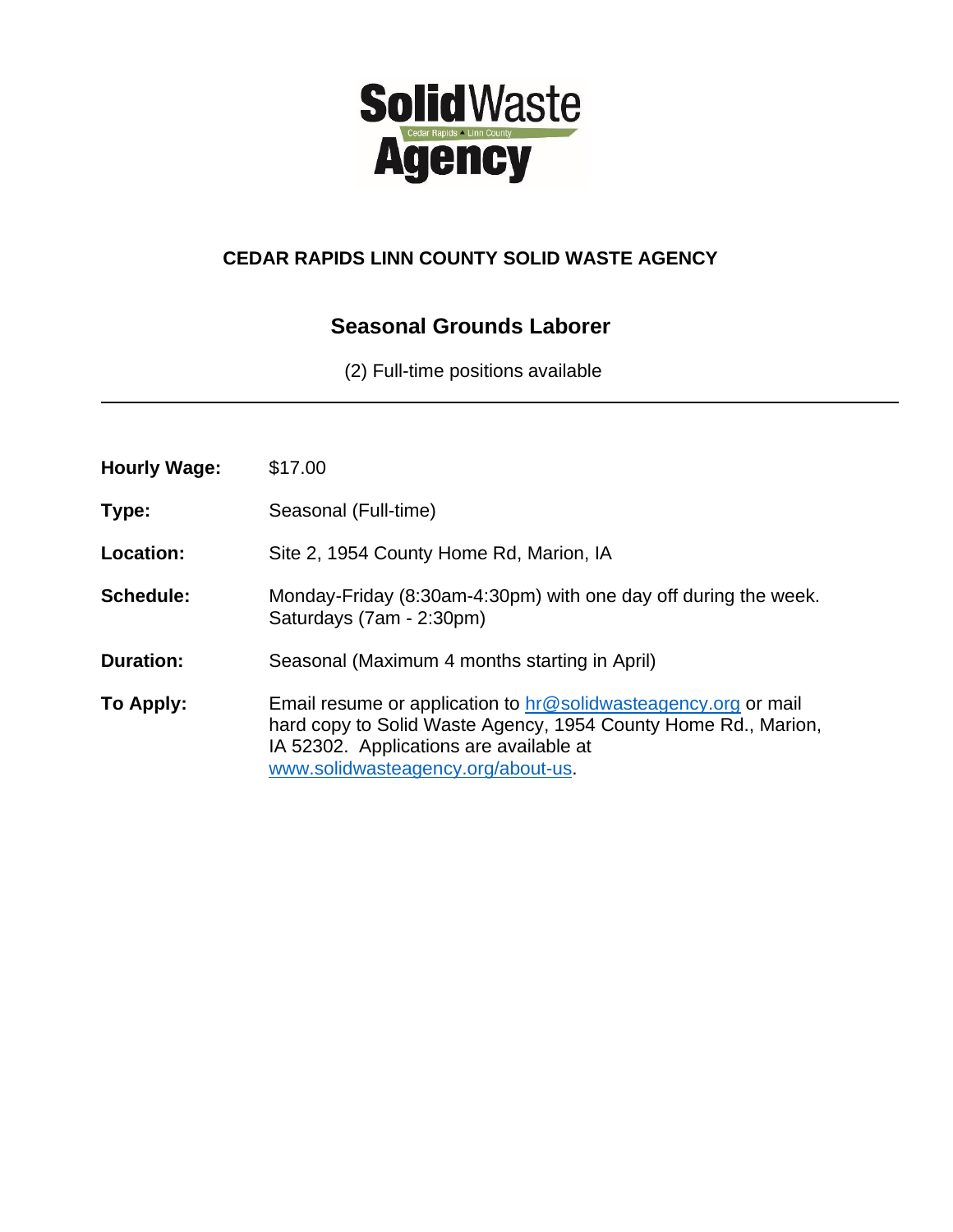## **CEDAR RAPIDS LINN COUNTY SOLID WASTE AGENCY**

# **Seasonal Grounds Laborer**

### **JOB DESCRIPTION**

#### **Summary of Position**

The Seasonal Grounds Laborer is a temporary seasonal position (4 months maximum) that will assist laborers in grounds maintenance responsibilities at the landfill. This position will be responsible for operating mowers, trimmers and other similar equipment. This position will also assist in litter control for picking litter onsite and nearby roadways.

Work is performed under the direction of the designated supervisor.

#### **Position Responsibilities**

- assists with grounds maintenance including site appearance
- operates related equipment mowers and string trimmers
- performs litter control tasks
- general customer assistance
- cleans Agency buildings and vehicles as directed
- assists with traffic control
- adheres to all safety rules established
- performs related work as required

### **Minimum Qualifications**

- **Education:** high school diploma or equivalent required
- Must have valid driver's license to operate Agency vehicles
- **Experience:** experience with mowing equipment and grounds maintenance or similar experience and training which provides the required knowledge, skills and abilities

### **Knowledge, Skills & Abilities**

- skills in safely operating equipment and tools
- ability to communicate with others including the public and users of Agency facilities
- knowledge of safety rules and accident prevention practices
- sufficient vision, with or without reasonable accommodation, which permits the employee to work unattended onsite and along roadways.